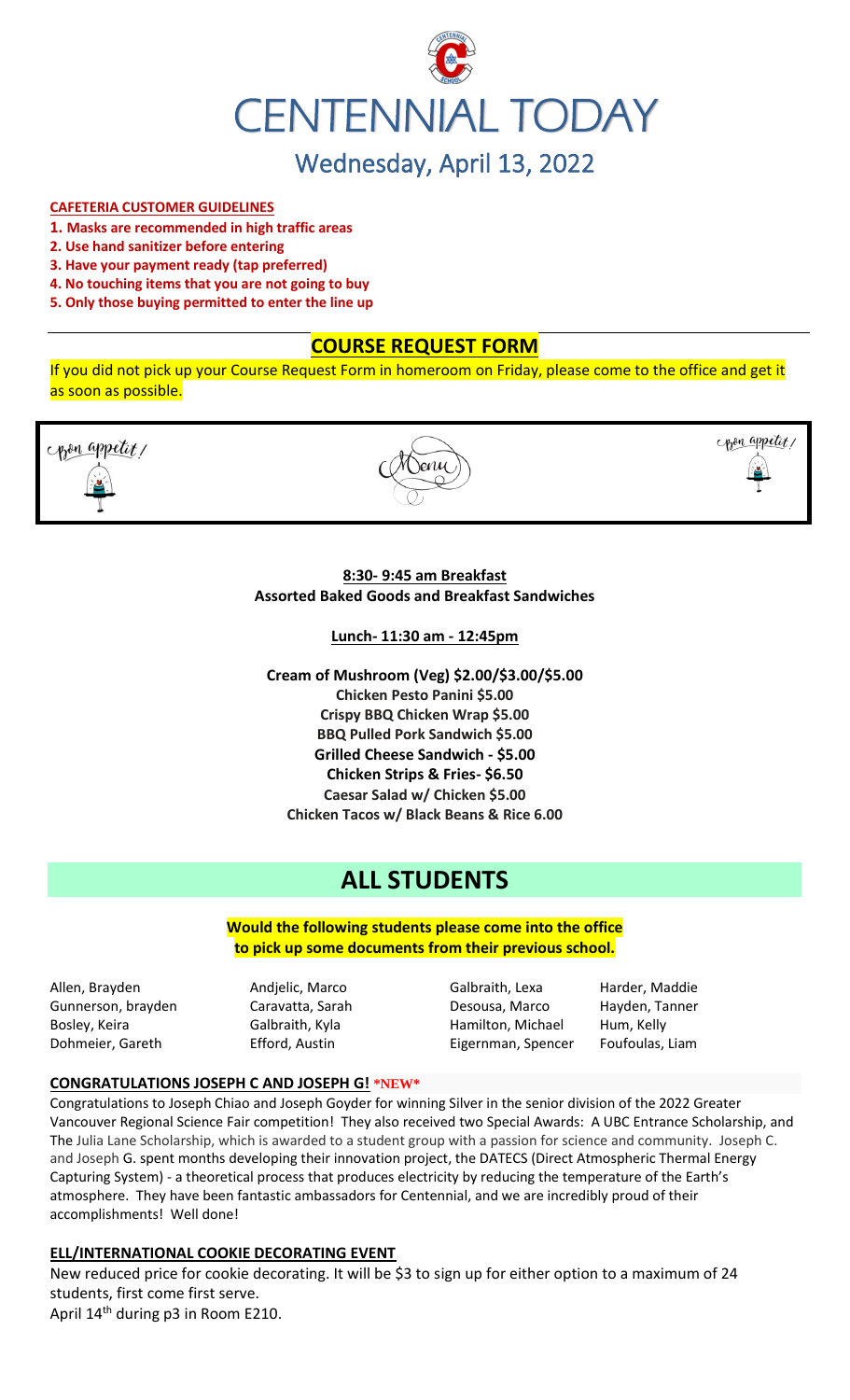## **LIBRARY POET-TREE**

Hey Centaurs!

Are you a poet and didn't know it? It is National Poetry Month!

Come to the Library during the month of April to write a poem, ode, lyrics, haiku, a prose - whatever speaks to you, and add it as a leaf to our poet-tree! Every entry gets a candy, and the chance to win a free lunch in the Centennial Cafeteria, valued at \$7!



## **ECUAD (EMILY CARR UNIVERSITY) SUMMER INSTITUTE FOR TEENS**

[Summer Institute for Teens,](https://www.ecuad.ca/academics/teen-programs/summer-institute-for-teens) a pre-university program for **students ages 16-18** (or who just finished Grade 10) that runs on campus **July 5-30, 2021 (9.00am – 4.00pm, on ECUAD campus)**. Tuition fees apply. This year, we are offering students a choice of 11 studios in a range of disciplines, including Communication Design, UX Design, Creative Coding, Game Design and Filmmaking. Visit the website link for more details.

#### **COQUITLAM SCIENCE EXPO IS BACK!**

SD43 students can show off their science skills at Coquitlam Public Library`s fifth **Science Expo on Saturday, May 7, 2022.**A partnership between the library, School District 43 and Douglas College. Four categories: Elementary, Middle, Junior and Senior Students can either work on their own, or with a partner. **They must submit a registration form and consent form** here:<https://www.coqlibrary.ca/programs/teens/science-expo> The registration deadline is **9 pm on Wednesday, Apr. 27. Ms. Caldwell in the Library at Centennial is offering support to interested students.**



## **ATTENTION ALL GRADE 11 ART STUDENTS**

The Emily Carr Headstart Art Program will be offered next year at Gleneagle, but the application process is limited to 18 applicants who submit their completed applications and payment on a first come first served basis. If you are interested in more information, please see Mrs. Castro in the Art Room E121 Immediately for an application and information brochure. The course will carry degree credit at Emily Carr and transfer credit to other Fine Art programs. The course is particularly aimed at students considering post-secondary studies in visual art, media art or design. An Emily Carr instructor will teach the course on Tuesday evenings (6.00pm -9.00pm) at Gleneagle Secondary School (room 107). The application is due by May 25, 2022, in order to be considered for the September 2022 intake.

## **#LOCAL LOVE FUND – ART EXPO – "COMO LAKE"**

Are you a creative student who wants to spread love and joy to seniors in our community? Students are invited to participate in a travelling ART EXPO this June.

FREE to participate canvas and supplies will be provided. You create the art; we do the rest! SUPPLIES AND INFO will be available WEDNESDAY AND THURSDAY in block 3 beside the cafeteria.

Let's go Centaurs! Bring some joy and #locallove to the community! Theme: "*COMO LAKE"*. Submissions will be due May 25<sup>th</sup>. Questions? Email **dhealeywright@sd43.bc.ca** 

## **RAMADAN MUBARAK**

"Ramadan Mubarak to all our students and staff celebrating this month! If you'd like to learn more about the holiday, please see the bulletin board outside of the LEC/Skill Development rooms."

## **INFO SESSIONS FOR GRADE 11'S ONGOING**

Discover a variety of post-secondary programs in BC:<https://www.postsecondarybc.ca/events/>

## **GRADE 12**



**CAREER CENTRE Visit the online Centennial Career Centre Page [HERE](https://www.sd43.bc.ca/school/centennial/ProgramsServices/CareerCentre/experiences/Pages/default.aspx#/=)**

**@cent43careercentre** 

## **LOCAL SCHOLARSHIP APPLICANTS**

Thank you to all applicants. Winners will be advised at commencement.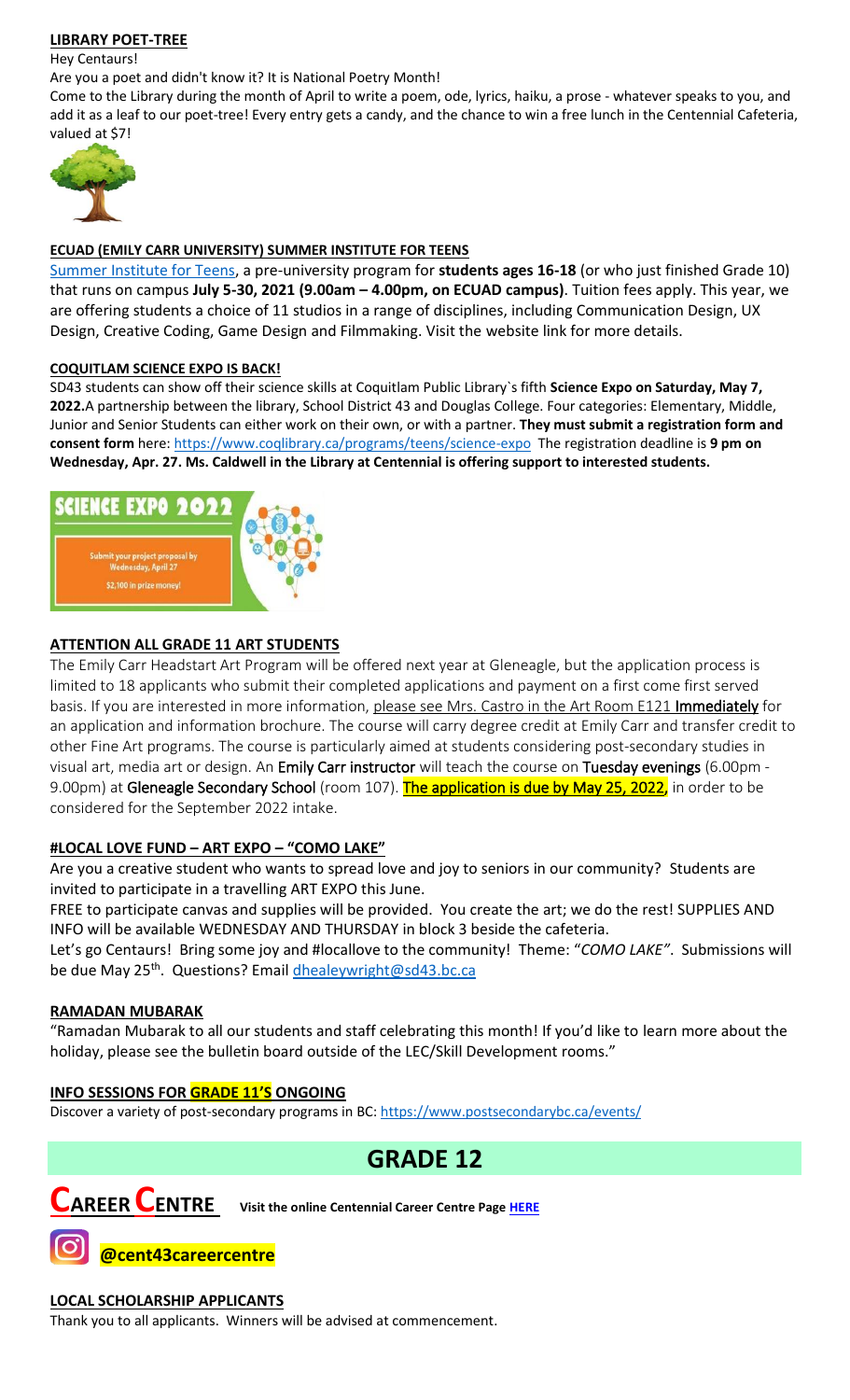### **DISTRICT AUTHORITY AWARDS**

Student can email Mrs. HW by FRIDAY to be placed on a wait list if they missed the deadline. [dhealeywright@sd43.bc.ca](mailto:dhealeywright@sd43.bc.ca)



**SAVE THE DATE FOR EXPERIENCE VCC**

Our virtual open house is back! **Mark your calendars for** Wednesday, April 20 and Thursday, April 21 to come learn about VCC's programs, meet instructors, and ask all the questions you want. [See the schedule](https://vcc.us2.list-manage.com/track/click?u=265d8acc7aa162eb26eb78d5e&id=8da9ab4282&e=d1966a5f66) and register for your free, online sessions now.

### **PEDALHEADS BIKE CAMP SEEKS INSTRUCTORS AND VOLUNTEERS**

Summer Positions available. Volunteers should apply by May 1. Visit the career centre volunteering and employment

pages. [https://www.sd43.bc.ca/school/centennial/ProgramsServices/CareerCentre/employment/Pages/defau](https://www.sd43.bc.ca/school/centennial/ProgramsServices/CareerCentre/employment/Pages/default.aspx#/=) [lt.aspx#/=](https://www.sd43.bc.ca/school/centennial/ProgramsServices/CareerCentre/employment/Pages/default.aspx#/=)

### **CAMP IGNITE – FIREFIGHTING CAMP FOR GIRLS (15-18)**

Camp Ignite is traditionally a four-day overnight camp that educates and inspires young women to follow their dreams. We aim to show our campers a future of limitless opportunities and demonstrate that anything is possible. The camp is open to BC girls in grades 11-12 (ages 15-18).<https://campignite.com/> Application:<https://campignite.com/join-us>

### **PLAYLAND'SUMMER JOB APPLICATIONS NOW OPEN**

<https://www.pne.ca/jobs/seasonal-employment-information/> **The Fair**/summer applications will open in **May**.

#### **AWARDS PAGE:**

**<https://www.sd43.bc.ca/school/centennial/ProgramsServices/CareerCentre/financeawards/Pages/default.aspx#/=>**

### **UNIVERSITY OF TORONTO PROSPECTIVE STUDENT INFO SESSION – IN-PERSON**

**Date: Sunday, April 24th** from 10:00 AM until 12:00 PM Check-in begins at 9:30 AM **Location: Fairmont Waterfront** *900 Canada Pl, Vancouver, BC V6C 3L5* **[PROSPECTIVE STUDENT EVENT REGISTRATION](https://mx.technolutions.net/ss/c/VpDhrCrvzjOrNk6AZ3TbHjFLbqWBZPhhofjteQ2YNx82CaUosH1dcVhwZYliQGg4fqoAmVG1Ka_8jV1ZqG7kHkEUUWMfwc8VPjIe6VXHcqaY02ME2QCvDFADSudDQ-wU/3kx/RvkltXeQS-KcXTsaf7PNeQ/h1/qokCettkLEwcVkww2NiO3af-alqvB1eOXLnFAgxLQVQ)**

#### **HAVE YOU WON A SCHOLARSHIP?**

Fill out the form at the link or QR code to be added to the commencement programme. [https://forms.office.com/Pages/ResponsePage.aspx?id=74xl2ZICUkKZJWRC3iSkSwuEIlUQFhBOpXf92UwjudZURDgzNlU4](https://forms.office.com/Pages/ResponsePage.aspx?id=74xl2ZICUkKZJWRC3iSkSwuEIlUQFhBOpXf92UwjudZURDgzNlU4NEpMVzRFR0lLV0NaNU1EOVBGWC4u) [NEpMVzRFR0lLV0NaNU1EOVBGWC4u](https://forms.office.com/Pages/ResponsePage.aspx?id=74xl2ZICUkKZJWRC3iSkSwuEIlUQFhBOpXf92UwjudZURDgzNlU4NEpMVzRFR0lLV0NaNU1EOVBGWC4u)



#### **SUMMER JOB SEARCH?**

**Positions are being posted Job Bank - <https://www.jobbank.gc.ca/jobsearch/jobposting/35965594?source=searchresults> Indeed- <https://ca.indeed.com/jobs?q=summer%20student%202022&l=British%20Columbia&vjk=23313e5494867a53>**

#### **FUTURE ACES SCHOLARSHIP APPLICATION DEADLINE EXTENDED**

Applications are now open until April 18<sup>th</sup> at midnight. <http://futureaces.org/scholarship/>

#### **HEADSTART TO ART FALL 2022 – CURRENT GRADE 11'S**

**APPLICATION ARE NOW OPEN FOR THIS Emily Carr University level art foundation course to be held on:**

FNDT 112 Foundation Drawing Studio Day & Time: Tuesdays, 6:00-9:00pm Location: Gleneagle Secondary School Dates: September 13th to December 13th, 2022

Deadline May 25th, 2022. **STUDENTS ARE ENCOURAGED TO APPLY ASAP – 18 SPOTS AVAILABLE! FIRST COME FIRST SERVED. Visit the Career Centre for application & brochure.** Career Centre - [Centennial Secondary School \(sd43.bc.ca\)](https://www.sd43.bc.ca/school/centennial/ProgramsServices/CareerCentre/postsecondary/Pages/default.aspx#/=)

## **SPORTS**

#### **CENTAURS HOCKEY RECAP- TUESDAY'S GAME\*NEW\***

The Centaurs Hockey team tied Prince of Wales 4-4 in yesterday's action at Planet Ice. The boys (missing Matheson, Dawe) were up 4-2 with 8 minutes remaining and tried to fend off two late (questionable) Prince of Wales powerplays. Unfortunately, 2 unlucky goals tied the game. Goals by Marcus Bromhead, Dylan Lefebvre, and 2 by captain Connor Jarvis charged the way. Fantastic goaltending by Aiden Thomas, and solid defensive battle as a group. Next week's game may be moved to the week after. More to come. Two league games left vs the Whistler Freefalls, and the Charles Best Anchors. Team record is 2-0-2. Keep it up.